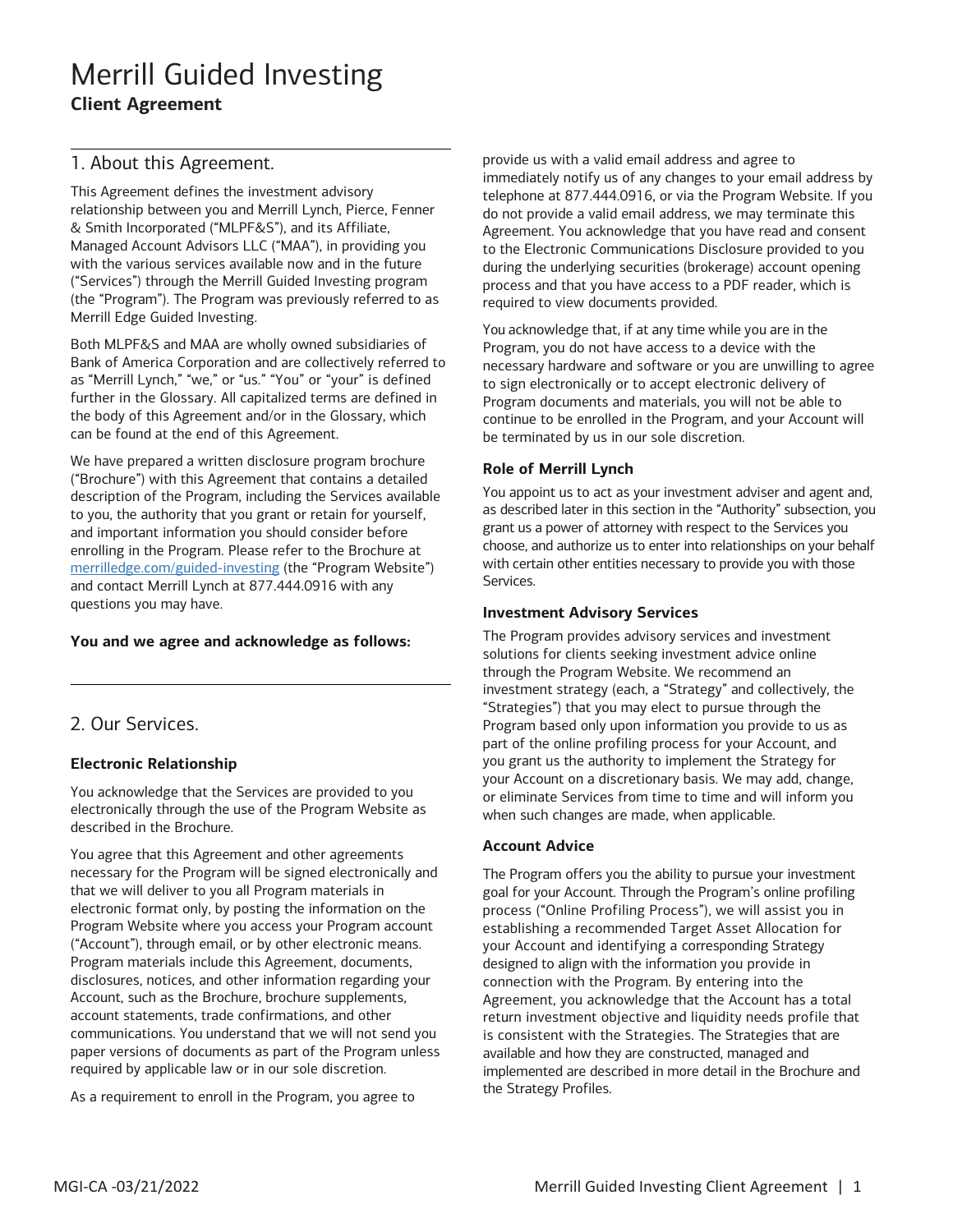limited to, the financial information you provide to us for the Account through the Online Profiling Process or otherwise in connection with the Program. If there is more than one Account. If you are the fiduciary of the Account for the benefit of the account owner or account holder (e.g., the trustee for a trust or custodian for an UTMA), the information invested for the benefit of such account owner or account holder. Our investment recommendations are based only on, and are account holder, the information you provide to us should reflect the views and circumstances of all owners on the you provide to us should reflect that these assets will be

holder.<br>We will not independently verify the information you provide through the Program Website and we will not consider other information obtained in connection with another account or described in the Brochure. Our advice is based on the information you have provided to us for that Account through Account Strategy; (3) other applicable factors such as the type of Account you establish; and (4) any Account reasonable, as described in the Brochure. relationship with Merrill Lynch or its Affiliates other than as the Online Profiling Process and is limited by the stated and agreed upon: (1) Account Target Asset Allocation; (2) investment restriction, that you request and we accept as

#### **Your Strategies and Authority**

*Strategies*. The Strategies are constructed and implemented by Merrill Lynch.

 Strategy for your Account, which, for a Strategy with multiple Account. By choosing a Strategy, you authorize us to implement the model portfolios, includes the authority to transition your Account between the Strategy's model portfolios as described in the Brochure and/or Strategy Profile. You select a Strategy depending on your Account's Target Asset Allocation as recommended by us in direct response to the information provided by you through the Online Profiling Process for your

 strategy to clients who have provided responses similar to to tolerate risk, or for other reasons. We may recommend the same or a similar investment your responses. You may change your Strategy in the future by adjusting the responses you provided during the profiling process to reflect a change to your financial situation, investment goals, time horizon, and/or willingness or ability

 *Authority.* You keep for yourself the authority to select a and may invest, reinvest, purchase, sell, exchange, convert and Strategy for your Account, but you grant full investment discretion and trading authority over the Account to us. MAA will have full trading authority over the assets in your Account, otherwise trade assets, and to establish accounts with other

 broker-dealers as necessary for the purpose of effecting transactions in your Account, without contacting you.

 or MAA, as the case may be, to accept delivery of Fund assets in your Account on a discretionary basis. our sole discretion. You may request a copy of a Fund prospectus by contacting us at 877.444.0916 or accessing To the extent permitted by law, you authorize Merrill Lynch prospectuses on your behalf in connection with managing Notwithstanding this authorization, you understand that Merrill Lynch reserves the right to send you prospectuses in the Fund prospectus at [merrilledge.com.](https://www.merrilledge.com/)

 From time to time, we may determine to no longer offer a manner consistent with your Target Asset Allocation for the Account. You acknowledge that there may also be circumstances under which we may, without prior notice to investment or Strategy or to hold in cash the proceeds of any certain Strategy. In such an event, we will select a replacement Strategy. You authorize us, with prior notice to you, to enroll you in another Strategy that is managed in a you or prior to us receiving instruction from you, determine it is appropriate to replace a Strategy with a replacement amount invested (or received for investment) in such replacement investment or Strategy.

#### **Brokerage Services**

 of transactions. The Program Fee you pay generally covers the custody of your assets and the execution of securities transactions in your Account (except as otherwise indicated). arrangements, are more fully described in your Merrill Lynch brokerage, banking or other features may not be available for You are required to establish and maintain a brokerage account at MLPF&S for custody of your assets and execution These brokerage services, including any cash sweep brokerage (securities) account agreement and other account documentation and in Section 3 of this Agreement under the subheadings "Custody" and "Execution Services." Certain Accounts enrolled in the Program.

#### **Proxy Voting**

 You retain the right to vote proxies for securities held in your related shareholder communications electronically, as well as any other information intended for distribution to you. You are Account, if we do not receive voting instructions from you or Account. You may not delegate to us, and we do not accept or assume from you, proxy voting authority for any securities in your Account. We will promptly send you proxy ballots and responsible for taking any actions. As custodian of your your delegate, we will comply with the rules of the Securities and Exchange Commission ("SEC") and applicable selfregulatory organizations relating to such matters, as required by law.

#### **Trade Confirmation Statements**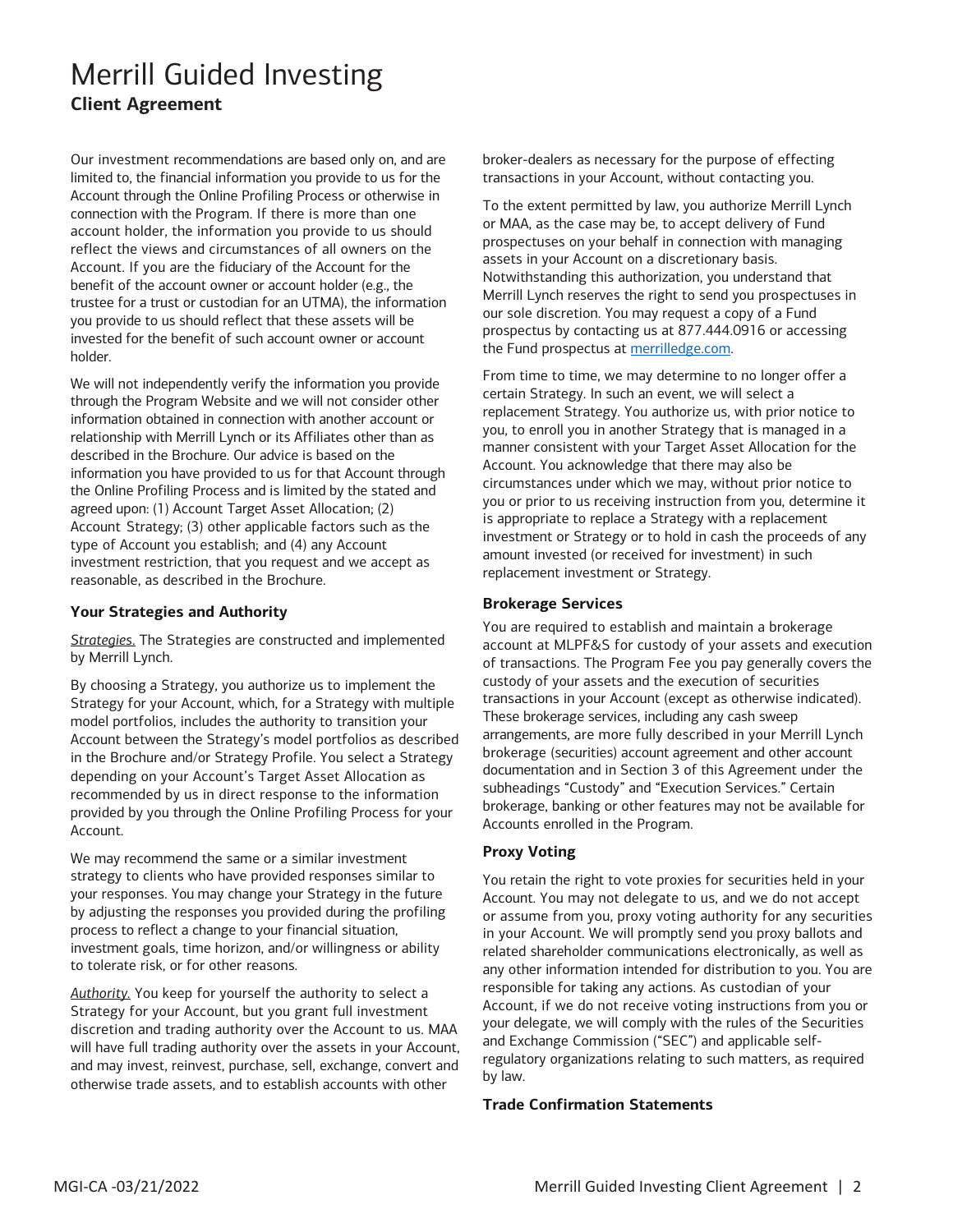You will receive electronically trade-by-trade confirmations for transactions in your Account.

#### **Reasonable Investment Restrictions**

You may request that MAA impose one or more investment restrictions for the Account relating to a specific constituent Fund that may be or become part of a Strategy.

- • If a restriction is considered reasonable, we will have discretion to redirect, consistent with the selected Strategy, the portion of your assets aligned to the restricted constituent Fund across the other investments in the Account (on a pro rata basis), to select a substitute security, or hold it in cash.
- to continue to be enrolled in the Program. If a restriction is considered or becomes unreasonable, you will be required to modify or rescind the restriction
- only, based on the price and characteristics of the • Our compliance with Reasonable Investment Restrictions will be as of the date of purchase or recommendation investment on that date.
- investment following the purchase or recommendation. • A Reasonable Investment Restriction will generally not be violated due to changes in the value or status of an
- A Reasonable Investment Restriction does not apply to the underlying investments in any constituent Fund.
- objectives. The imposition of one or more restrictions also may cause your Account performance to vary from • Restrictions that you impose may have an impact on your investment performance, asset diversification, and the achievement of your investment goals and that of other accounts managed pursuant to the same Strategy.

### 3. Operation of Your Account; Implementing Advice.

#### **Funding Your Account**

 are acceptable to us for the Strategy you select. You should investments, including: You may initially fund your Account or make subsequent contributions by depositing cash and/or investments that consider all relevant factors before contributing

 • Whether you paid a commission, front-end sales charge, other sales fee or charge, or may be subject to contingent deferred sales charges or redemption Program Fee. fees, as all such charges are in addition to the

 shares of that or any mutual fund will be able to be without further notice to you, to convert any such shares that are ineligible into a class of shares of the same Fund that are eligible. Upon enrollment in the  cancelled. With respect to mutual fund shares, whether additional purchased in your Account, as well as our ability, Program, you acknowledge and direct that any "goodtil-cancelled", "good 'til date" or "day limit" orders for equity securities that have not been executed be

#### **How We Handle Ineligible or Unacceptable Assets in Your Account**

 Strategy, you authorize and direct us to sell those investments connection with these transactions. We are acting solely in our sale of these investments. If we are unable to sell an investment contributed to the Account, we reserve the right to terminate your Account if you hold ineligible or unacceptable assets in an Account enrolled in the Program. For any investments not eligible or not acceptable for a promptly. We will not act as an investment adviser in broker-dealer capacity in connection with these transactions. Although we may not choose to do so, we are authorized to charge a commission or execute a principal transaction for the

 instruct us, without further notice to you and on an on- going basis, to convert or exchange the contributed class of shares of the mutual fund to another class of shares of the a class of shares of a mutual fund that is eligible in the Program to another class of shares of the same mutual fund shares will be more beneficial to you. If you contribute or hold mutual fund shares in the Program that we deem to be ineligible for the Program and it is a constituent Fund in the Strategy that you have selected, you same mutual fund we deem to be eligible, which will be subject to the Program Fee. You also instruct us to convert when we believe that the fee structure of the new class of

#### **Withdrawing Funds from Your Account**

 that may be in process for your Account at the time of your withdrawal request, including Strategy changes, rebalancing If your withdrawal request requires the liquidation of any securities, it may take up to 10 business days or longer to your Account. Merrill Lynch reserves the right to liquidate, redeem or exchange mutual funds that are transferred from an Account to a brokerage account We will attempt to process all withdrawal requests in a prompt manner considering other actions and transactions transactions and other trading activity pending at the time. process such as during periods of extreme market volatility. Frequent withdrawals may affect the performance, asset allocation and achievement of your investment goal for

#### **Custody**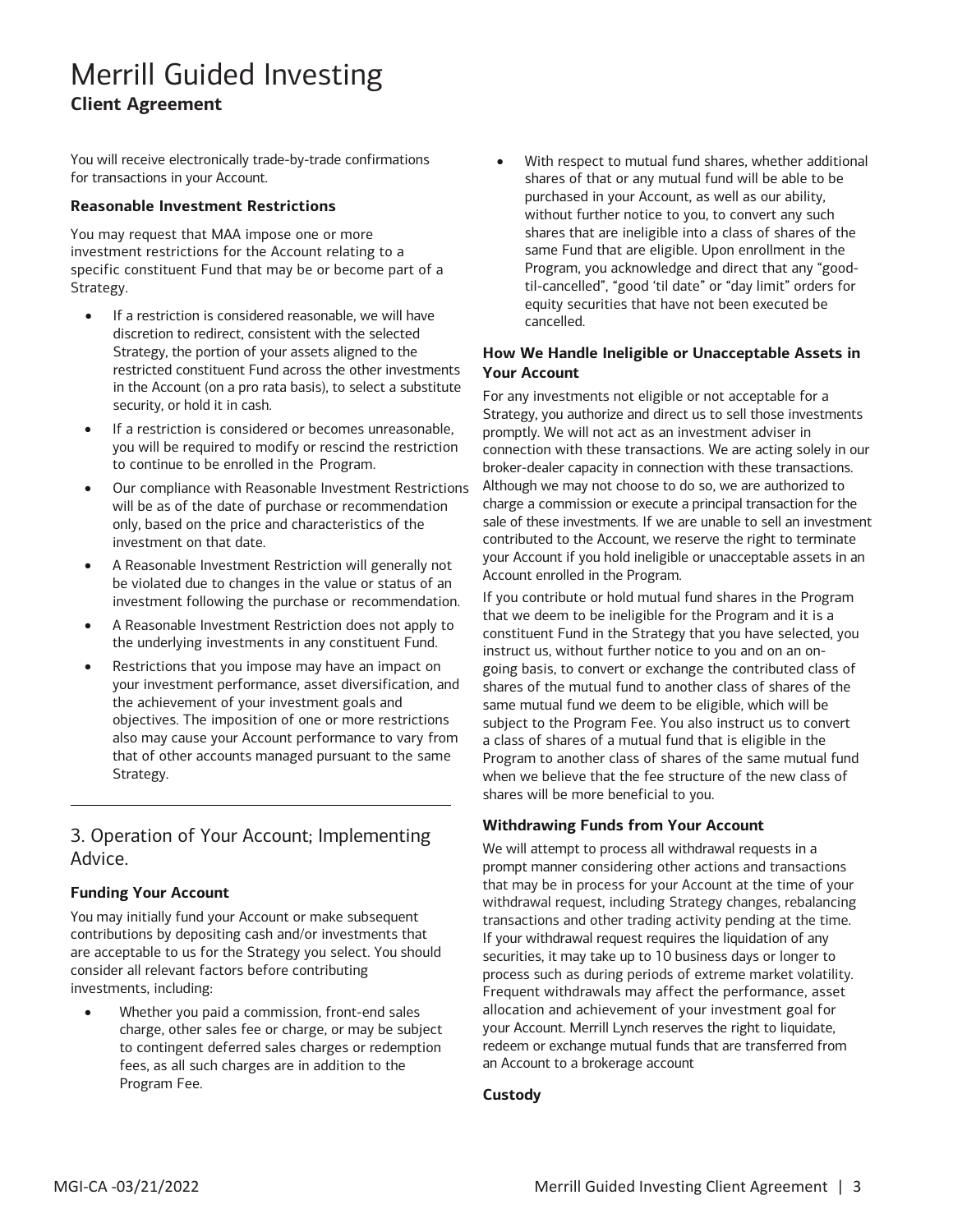MLPF&S will act as custodian for the assets through your brokerage or other account.

#### **Execution Services**

You authorize and direct that all transactions in your Account, except as provided below, be executed by or through MLPF&S or its Affiliates, acting as agent or, to the extent permitted by law, as principal.

 If we cannot execute a transaction on your behalf, you authorize and direct us to execute the transaction through a broker-dealer that is not an Affiliate of Merrill Lynch. That commissions or act as principal and receive compensation broker-dealer may act either as agent and charge that is in addition to the Program Fee.

#### **Principal Transactions**

 when we or our Affiliate sell a security to you, or buy a be effected for a Retirement Account. If permitted by law, and subject to your consent as described in the Brochure, we or our Affiliates may execute transactions for your Account on a principal basis (that is, security from you, from or for our own account). Principal transactions may give you access to investment opportunities or trade executions that might not otherwise be available to you. Principal transactions generally may not

#### **Investment Adviser Cross Transactions**

 Account to engage in a transaction for the purchase or sale accordance with applicable law. Such a transaction would be entered into only when the transaction is determined to be From time to time, we or our Affiliate may cause your of a security with another investment advisory client, in in the best interest of each client, and no compensation would be received in connection with the transaction.

#### **Agency Cross Transactions**

 law. You may revoke your consent at any time by notifying agency cross transaction, there is a conflict between our You give us permission to engage in agency cross transactions for your Account, except where prohibited by us in writing. An agency cross transaction occurs when we or our Affiliate acts as agent for both buyer and seller in a transaction for your Account. Since these entities generally will receive compensation from each party to an responsibilities and loyalties to you and to the other party to the transaction.

#### **Aggregation of Orders**

 sale or purchase of securities for your Account with orders for the same security for our other clients, proprietary accounts, or the accounts of our employees and/or related We may, but are not required to, aggregate orders for the persons. Each account participating in an aggregated

transaction will be charged or credited with the average price and, when applicable, its pro rata share of any fees.

#### **Corporate Actions; Legal Proceedings**

 We will respond to corporate actions for the securities in the Account. We will not advise you or act on your behalf regarding any legal matters (*e.g*., bankruptcies and class action lawsuits). Unless we agree otherwise, we will send you any documents we receive regarding those matters.

#### **Our Fiduciary Responsibilities**

 you under the Investment Advisers Act for the Account subject to this Agreement. MLPF&S and MAA will be a Services provided to a client that is a Retirement Account. the extent you have given MLPF&S or MAA discretion to MLPF&S and MAA have certain fiduciary responsibilities to fiduciary under ERISA or the Code with respect to the MLPF&S and MAA each will be an investment manager to manage, acquire or dispose of securities or other assets of such Retirement Account.

### 4. Communicating with Each Other.

 For your Program Account, you agree and understand that you and we will interact and communicate with each other primarily through an electronic means such as the Program Website or email. You and we may also communicate with chat or mobile application. We will periodically communicate electronically with you about your Account. You should through the Program Website or by calling us at the number each other via other means such as telephone, mail, webcarefully review all summaries, statements, reports and other information and promptly report any discrepancies to us in Section 1 of this Agreement.

#### **Portfolio Summary**

 A primary way we communicate the important terms, Portfolio Summary. You will receive your first Portfolio you enroll in the Program and an updated Portfolio Summary conditions and information about your Account is through a Summary through secure mail via the Program Website after each time you change certain important features of your Account. The Portfolio Summary will reflect the Program Fee and the Services you have requested for your Account under this Agreement.

#### **Statements and Periodic Reports We Prepare for You**

You will electronically receive Account statements, trade confirmations, and portfolio and performance measurement reports regarding your Accounts periodically. We will also provide you with performance information online through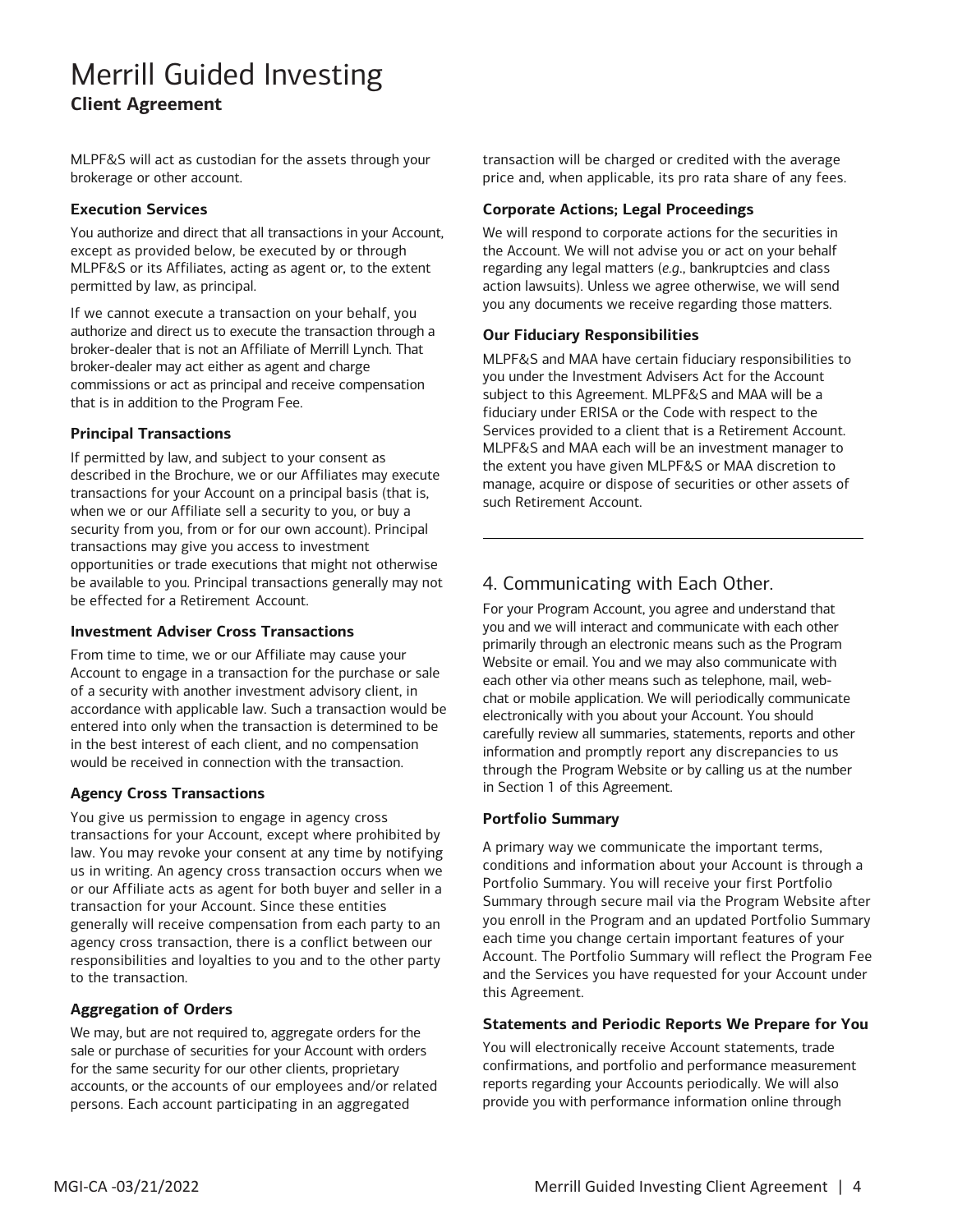the Program Website to help you monitor and assess the performance of your Account and the Strategy you select.

#### **Information about You**

 time horizon, financial situation and needs, and other investment information as part of the Online Profiling Process for your Account. You represent that all information connection with the Program will be accurate and complete. We will rely upon this information, in part, to provide investment advice through the Program and in managing your Account assets. It is your responsibility to notify us promptly updating your profiling responses and Account information On an ongoing basis, you agree to provide us with accurate information about your assets, investment goal, risk tolerance, provided through the profiling process or otherwise in of any updates to such information. You can do this by through the Program Website or by phone at 877.444.0916.

#### **Providing Instructions to Us**

 For the management of your Account under the Strategy you be able to provide us with your instructions as to other instructions as soon as reasonably possible. You will carefully review any confirming materials we send to you to ensure that have selected for your Account, Merrill Lynch will have full investment discretion and trading authority. You will generally matters electronically. You authorize us to follow your verbal, electronic or written instructions. Your instructions will be effective when accepted by us. We will implement your the information reflected is accurate, and you will update your information through the Program Website or will contact us by phone if you believe any of the information is, or becomes, inaccurate.

### 5. Your Fees and Expenses.

#### **Program Fee**

 You agree to pay Merrill Lynch the Program Fee of 0.45% per annum of the Account value for the Services provided under monthly in advance and generally will be calculated based on this Agreement. Your Program Fee is non-negotiable, payable the value of the assets in your Account as of the last business day of the prior month. The Program Fee is subject to change from time to time, upon notice to you.

 Your Program Fee consists of a fee for the services of Merrill Lynch. Please see additional information about "What Is Not Covered by Your Program Fee" in the following subsection. There is also additional information included in the Brochure about the Program Fee rate, how your Account assets are valued, and how your fees are calculated and charged to your Account.

In certain instances and in our discretion, we may waive or

reduce your Account's Program Fee.

 assets in your Account, or as you may otherwise agree with Merrill Lynch, but the Program Fee rate generally will not The amount of the Program Fee deducted from your Account may vary from month to month based on the value of the change within each month.

#### **What Is Not Covered by Your Program Fee**

Your Program Fee does not cover any of the following:

- any principal transaction effected by us or our Affiliate. • Mark-ups or mark-downs by executing broker-dealers or other over-the-counter transactions in which Merrill Lynch or its Affiliate acts as agent, or spreads, underwriting fees or selling concessions with respect to
- Transfer taxes.
- • Exchange, alternative trading system fees, fees required by the SEC or fees charged by third parties, including issuers.
- • Electronic fund, wire and other account transfer fees, management services, such as banking, check writing services and money transfers, wire transfers and foreign exchange conversion fees and costs and certain including, for the avoidance of doubt, certain fees and charges relating to transfer and termination fees, cash corporate action fees.
- Agreement. Internal fees and expenses incurred by any constituent Fund purchased for your Account, as described in this
- • Mutual fund redemption fees and contingent deferred sales charges, if applicable.
- third parties as described in the Brochure). Any other charges imposed by law or otherwise agreed to by you and Merrill Lynch with regard to your Account (including those charges payable to Merrill Lynch and/or

#### **Payment of Your Fees**

 Program Fee, regardless of whether you use all of the Services. You will be responsible for paying the full amount of your You agree that:

- • Unless otherwise agreed to by you and us, your Program Fee (and any other fee payable by you under this Agreement) will be deducted directly from your Account.
- • We are authorized to deduct your Program Fee from the assets held in your Account, to the extent permitted by law, if full payment has not been timely received or, if earlier, at the time this Agreement is terminated.
- • Your Program Fee will be payable, unless otherwise of your balances in any bank deposit account, which you authorize, and second from free credit balances, if any, in indicated, first from the liquidation or withdrawal by us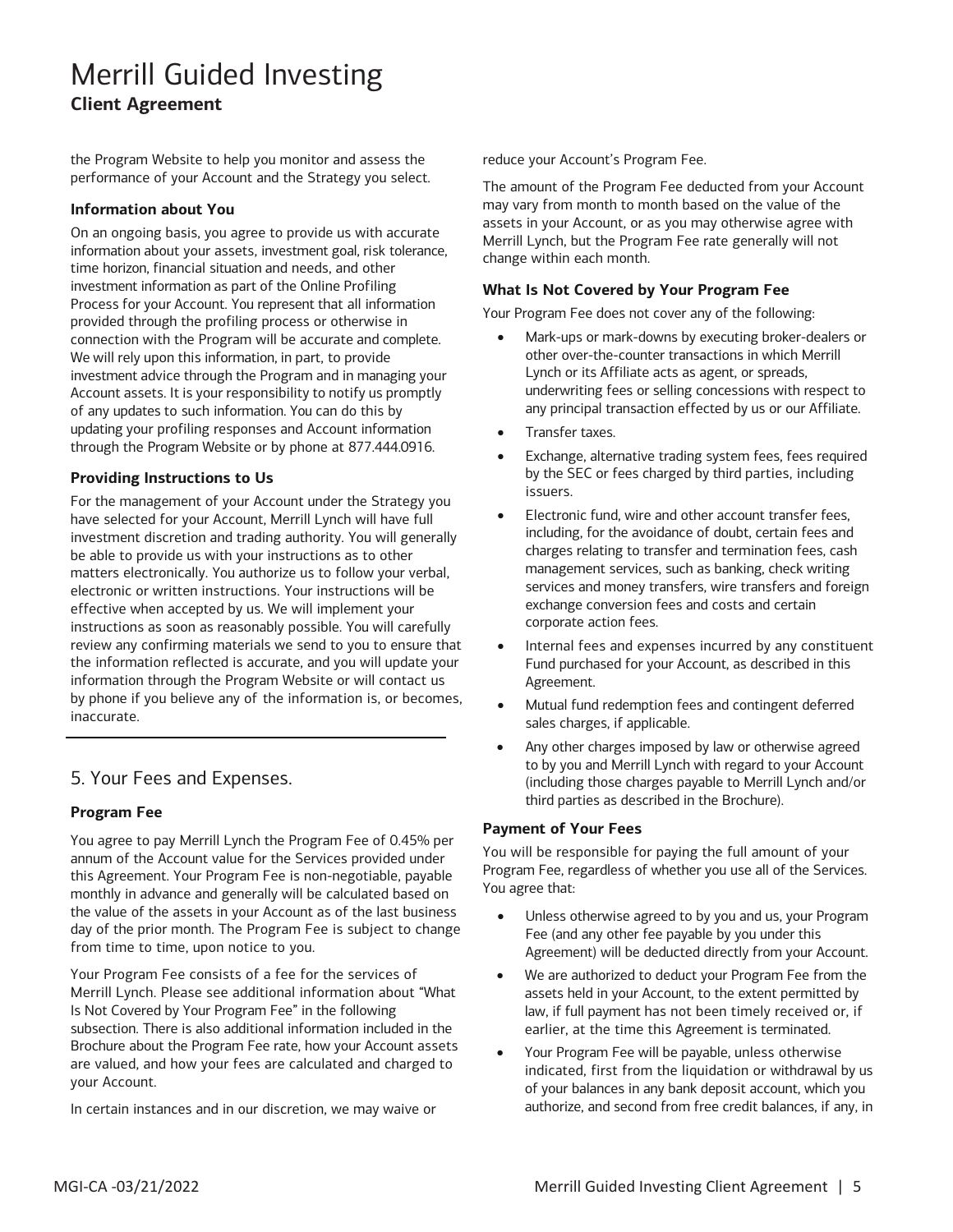your Account.

- • You will make timely payment of all amounts due to us under this Agreement.
- for you will be subject to a lien for the discharge of your obligation to make timely payment to us of your Program Unless this is a Retirement Account, all assets in your Account or otherwise held by Merrill Lynch or its Affiliate Fee to the extent permitted by law (and any other fees payable by you under this Agreement), and you authorize us to sell assets in your Account to satisfy this lien.
- You may be able to pay your Program Fee from assets held outside your Account. To download the form and instructions for selecting an alternate account, go to: [merrilledge.com/AltDebitForm.](http://www.merrilledge.com/AltDebitForm)

### Strategies. 6. Products that Comprise the Program

#### **Funds**

 The Strategies' portfolios generally consist of constituent Strategy may also include any Funds sponsored or advised by Merrill Lynch or our Affiliates that may be offered from time to time ("Related Funds"). Funds and a cash allocation. The Funds that are part of the

 select, you, along with other shareholders of the Fund, will our Affiliates, including any management fees paid by a Related Fund. We or our Affiliates will receive sub-accounting shares held in your Account, which is additional compensation Fee. We also receive compensation from some Fund sponsors and other support in amounts that vary. We will not receive see the Fund's prospectus or other disclosure document for a As a shareholder in a constituent Fund in the Strategy you bear a proportionate share of the Fund's expenses, including its management fees and Rule 12b-1 fees, if applicable. In certain cases, these fees are payable to Merrill Lynch and/or fees for services provided in connection with any mutual fund to us or our Affiliate separate and apart from your Program for our distribution, marketing services, index licensing fees compensation for distribution, marketing services and other support with respect to Funds in Retirement Accounts. Please description of its fees and expenses.

Conflicts of interest are present when you invest in Funds that pay fees to us or our Affiliate, or Funds for which we receive compensation for distribution, marketing services and other support. These conflicts are addressed as described in the Brochure.

#### **Cash Allocation**

 A Strategy's allocation to cash in your Account will be and/or held as a cash balance that is automatically "swept" in underlying securities (brokerage) account agreement relating to your Account. You acknowledge and agree that we will charge invested in money market mutual funds, other cash alternatives accordance with the cash sweep program described in the the Program Fee on the money market mutual funds, other cash alternatives and cash balances held in your Account.

 In accordance with the underlying securities (brokerage) account agreement, you may have selected the no-sweep purchases or other transactions) in your Account and will not earn interest or dividends. You should understand that we will continue to charge the Program Fee on the cash held in your Account even though you are not earning any interest or dividends on the cash and that creates a conflict between you option for cash balances in your Account. With the no-sweep option, your cash balances will remain in your Account until they are needed to satisfy any debits (due to securities and us.

 cash, cash balances and the cash sweep program, and related conflicts of interest. Conflicts of interest are present when cash balances in your Account are swept in accordance with the cash sweep program because we and our Affiliates receive compensation and benefit from the cash sweep program. Please see the Brochure for additional information regarding the allocation to

### 7. Terminating this Agreement.

At any time, either you or we may terminate this Agreement, with written notice to the other party, which becomes effective when received. The termination of this Agreement will terminate the Account in the Program.

 and you do not have a legally appointed guardian, person authorized to act on your behalf with respect to this This Agreement may be modified or terminated where we receive notice that you have become disabled or incompetent holding durable power of attorney, or other representative, Agreement. Upon notice to us of your death, this Agreement shall terminate immediately; if you have multiple signatories, this Agreement will not terminate unless we receive notice of the death of all signatories.

 Upon termination, your Account will convert to a self-directed, commission-based brokerage account, unless you advise us otherwise. Certain Funds, share classes of Funds and other securities only permitted to be held in a Program Account will be promptly liquidated, converted, exchanged or redeemed, unless you have made specific prior arrangements with us. In such cases, additional fees and expenses may apply.

We will generally begin to liquidate or redeem these Funds and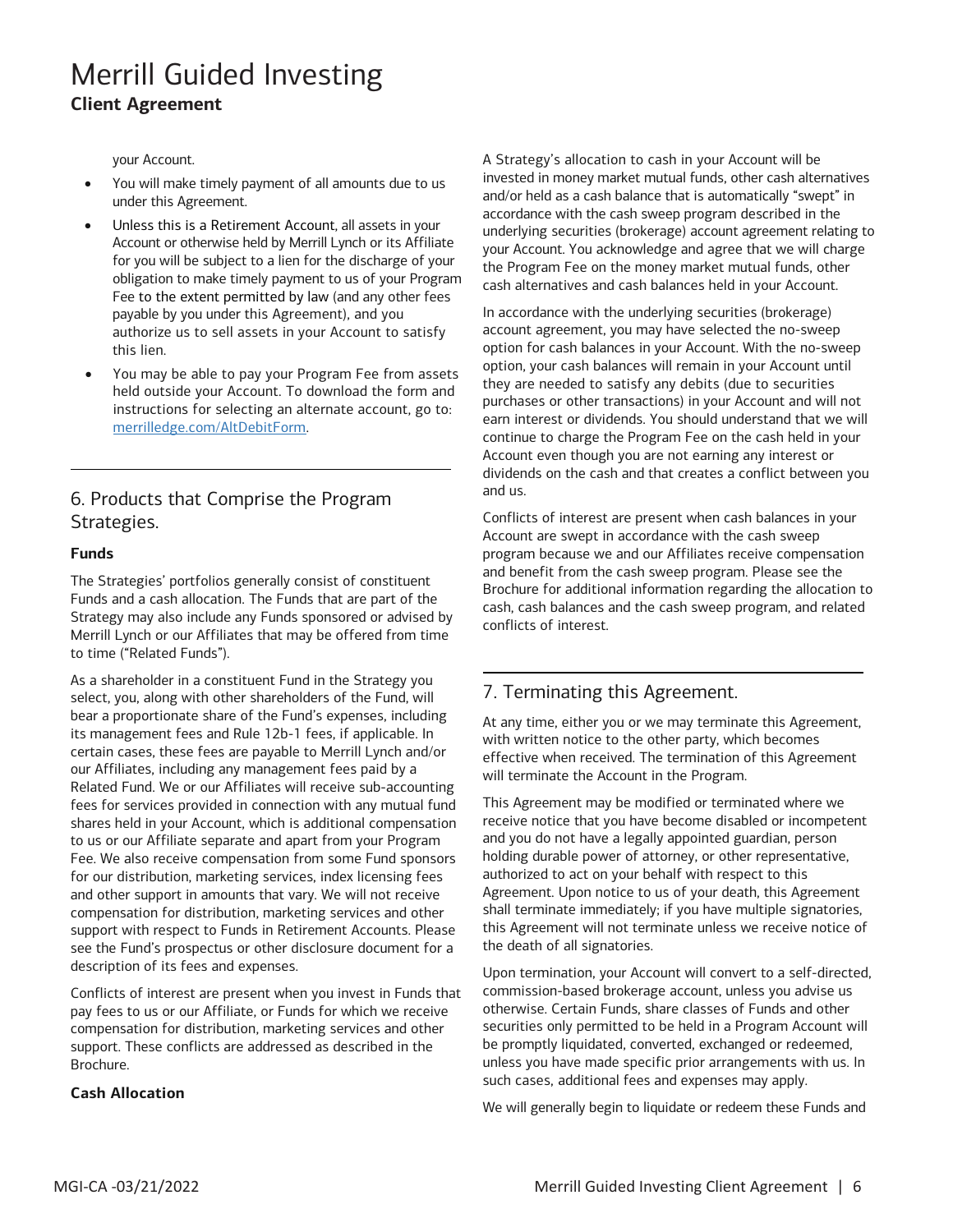securities as soon as practicable, which may be the next business day following termination. For certain Strategies or securities, the process may take longer. Additionally, a pro rata will be made, which may either result in a refund or require you to pay us any remaining fees due for the partial billing period. adjustment to your fees for the remainder of the billing period

period.<br>Termination of your Account will be effective following the liquidation of such Funds and other securities, and the completion of other processes that may be required to terminate the Account.

 You can terminate this Agreement and your enrollment in the Program either online via the Program Website or request to terminate by telephone at 877.444.0916.

### 8. Additional Contractual Matters.

#### **Changes to This Agreement**

 We may amend this Agreement by modifying or rescinding any of its existing provisions or by adding new provisions by acceptance of Services under this Agreement after the effective date of the amendment will be deemed consent to the sending notice to you in advance of the effective date of the amendment. As discussed in Section 2 of this Agreement, such notice will be sent to you electronically. Your continued amendment.

#### **Non-Assignability**

 your consent. We will rely on your "negative consent" to the your Account will be transferred if you do not object in writing This Agreement may not be assigned (as that term is interpreted under the Investment Advisers Act) by us without extent permitted by applicable law. Negative consent involves us sending you notice of the proposed assignment and explaining the circumstances under which the management of to the assignment within the time period specified in the notice.

 Your continued acceptance of services under this Agreement the case of an internal reorganization or transaction that after the date specified in the notice will be deemed your consent to the assignment. Consent will not be required in does not result in a change of our actual control or management. You may not assign this Agreement without our prior written consent.

#### **Effective Date**

 Agreement with you. The effective date of this Agreement for the Account is the date of its acceptance by us, which will be displayed on the Portfolio Summary. This Agreement will not Our advisory relationship begins when we enter into this

apply to any account that is not reflected in the applicable Portfolio Summary.

#### **Severability and Survival of this Agreement**

 This Agreement represents the entire understanding between you and us with regard to the matters specified in this Agreement. If any part of this Agreement is found to be invalid or unenforceable, it will not affect the validity or enforceability of the remainder of this Agreement. This Agreement may be signed in counterparts that, when taken together, will constitute one document. The following sections will survive the termination of this Agreement: 5. Your Fees and Expenses; 7. Terminating this Agreement; 8. Additional Contractual Matters; 9. Arbitration; and 10. Your Acknowledgements and Representations.

#### **Governing Law**

 This Agreement is made and will be interpreted under the laws of the State of New York (without regard to its choice of law principles). This Agreement will remain in full force and effect and will be binding on your heirs, executors, administrators and unless revoked or terminated by you or your authorized representative in accordance with the terms of this Agreement permitted assigns.

#### **Notices**

 at the email address you provided to us for your Account or by Account. You should direct all notices and correspondence for We will send all correspondence and notices to you electronically posting them on the Program Website where you access your your Account and related matters covered by this Agreement to: Merrill Edge, P.O. Box 29076, Hot Springs, AR 71903.

#### **Confidentiality and Privacy**

We will treat information you provide to us confidentially, by not disclosing to persons unaffiliated with us without your consent, except (i) as necessary to assist us in providing the services under this Agreement, (ii) in connection with an audit or regulatory examination by federal or state regulators, or (iii) as may otherwise be legally required or authorized. We will handle your personal information in accordance with our company's privacy policy, to the extent it applies.

 You understand and agree that you are solely responsible for user information. You further agree it is your responsibility to notify us activity that occurs in your Account and the information provided through the Program Website, and you are responsible for maintaining the security and confidentiality of your Account access promptly if you believe your Account has been accessed in an unauthorized manner or the security and confidentiality of your access information has been compromised.

#### **Program Website Data and Third-Party Websites**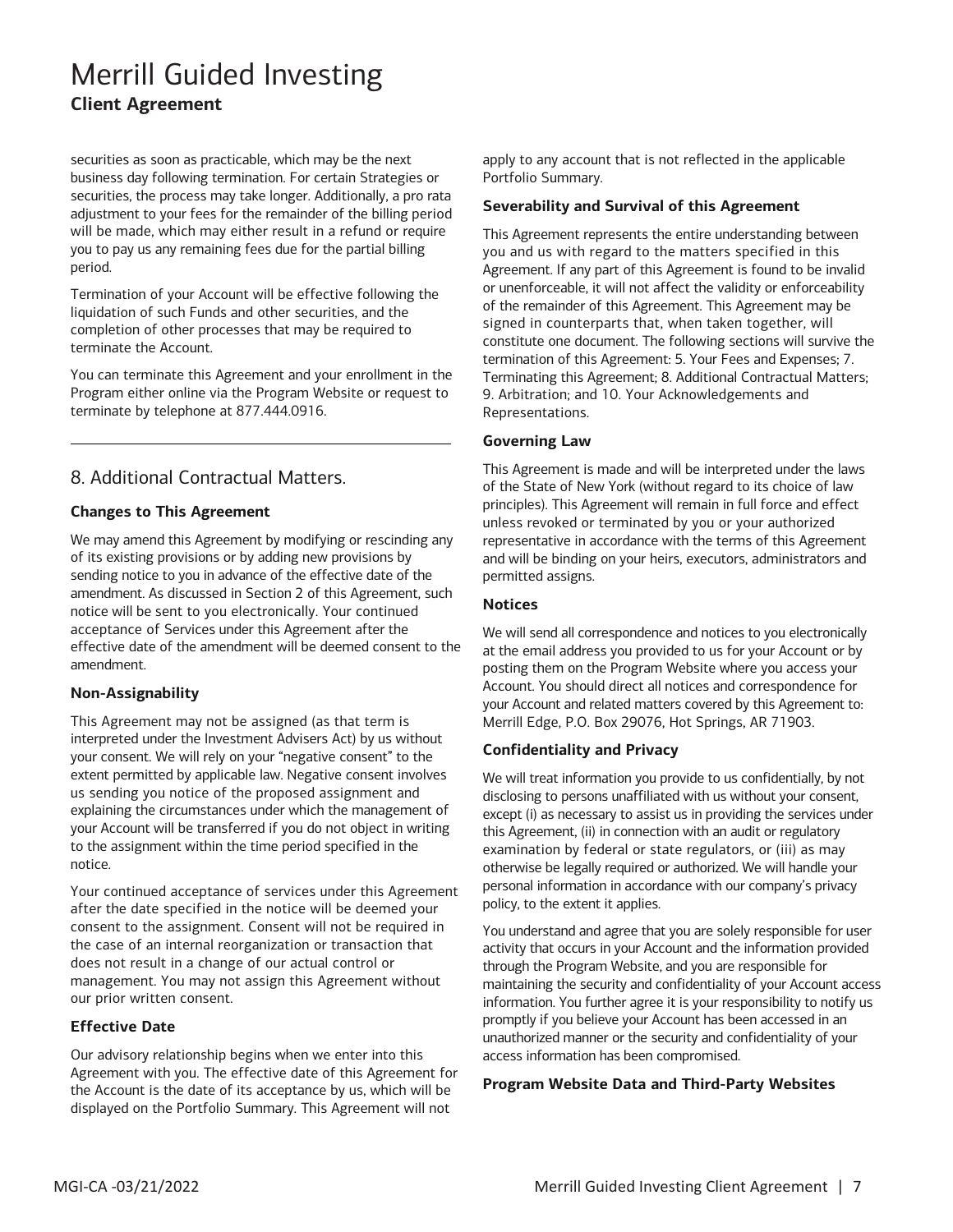used for personal and noncommercial use consistent with the Website for your personal reference, you agree that you will not remove or obscure any copyright or other notices contained in commercial or unlawful purpose any quotes, news, research, All Program Website data and information is protected by copyright and other intellectual property laws and may only be Program. If you download any information from the Program any such information. Except as provided in the preceding sentence, you agree not to copy, reproduce, modify, sell, distribute, transmit, display, perform, circulate, transfer, broadcast, create derivative works from, publish, or use for any text images, audio, video or other information you receive through the Program Website. Merrill Lynch may change or discontinue any quotes, news, research or other information at any time provided within the Program Website.

 to a website is not an endorsement, authorization, sponsorship, providers. There are risks in using any information, software, agree that under no circumstances will you hold Merrill Lynch liable for any loss or damage caused by use of or reliance on Merrill Lynch may make available links from its websites to other third-party websites that are not affiliated with Merrill Lynch. Merrill Lynch does not control these other websites, and Merrill Lynch has not adopted and makes no representations or endorsements whatsoever concerning those websites. The fact that Merrill Lynch has provided a link or affiliation with respect to such website, its owners, or its service or product found on the internet, and Merrill Lynch cautions you to make sure you understand these risks before retrieving, using, or relying upon anything via the internet. You any content, goods or services available on such other websites.

#### **Limitation of Our Liability**

 and agents will not be liable to you for: We agree to use our best judgment and efforts in providing our Services to you. Certain inherent risks and potential losses are always present when investing. If losses do occur, Merrill Lynch, our Affiliates and our respective employees

- • Any loss or expense arising out of, or attributable to:
	- Your direction in connection with your Account.
	- Your omission or misstatement of information furnished to us.
	- Any written materials not prepared by Merrill Lynch.
- • Losses due to your own investment and trading activities in an Account involving selecting a sweep option for your Account.
- Any act or failure to act by any unaffiliated securities firm.
- Affiliates, employees or agents that does not Any act or failure to act by us or our respective constitute negligence, misconduct or violation of law.

 These limitations on our liability do not constitute a waiver or laws for the advisory services rendered under this limitation of any rights accorded you under state or federal Agreement.

#### **Tax Liability**

 You are responsible for all tax liabilities, tax consequences and tax return filing obligations arising from all transactions in your Account. You should seek advice from a qualified tax professional. We do not offer such advice, or make any tax credit, similar claim or any legal filing on your behalf.

#### **Provisions Applying to a non-U.S. Domiciled Client**:

Recognition of the U.S. Special Resolution Regimes Applicable to a Non-U.S. Domiciled Client:

- • In the event that the Merrill Lynch entity (or entities) that is the counterparty to this Agreement (the "Covered Entity") becomes subject to a proceeding this Agreement, will be effective to the same extent as this Agreement were governed by the laws of the United States or a state of the United States. under a U.S. Special Resolution Regime, the Non-U.S. Domiciled Client hereby agrees that the transfer from the Covered Entity of this Agreement, and any interest and obligation in or under, and any property securing, the transfer would be effective under the U.S. Special Resolution Regime if this Agreement, and any interest and obligation in or under, and any property securing,
- the Agreement that may be exercised against the such Default Rights could be exercised under the U.S. Special Resolution Regime if the Agreement were governed by the laws of the United States or a state of In the event that the Covered Entity or a Covered Affiliate becomes subject to a proceeding under a U.S. Special Resolution Regime, any Default Rights under Covered Entity by a Non-U.S. Domiciled Client are permitted to be exercised to no greater extent than the United States.
- • The following terms as used in this section entitled "Recognition of the U.S. Special Resolutions Regimes Applicable to a Non-U.S. Domiciled Client" will have the following meanings only in this provision:

 between the parties or provided by one to the other. "Agreement" means this Merrill Guided Investing Program Client Agreement and all transactions entered into under or pursuant to this Agreement, together with any related credit enhancements

 "Covered Affiliate" means a BHC Affiliate of the Covered Entity. The term "BHC Affiliate" has the same meaning as the term "affiliate" of a bank holding company as defined in, and shall be interpreted in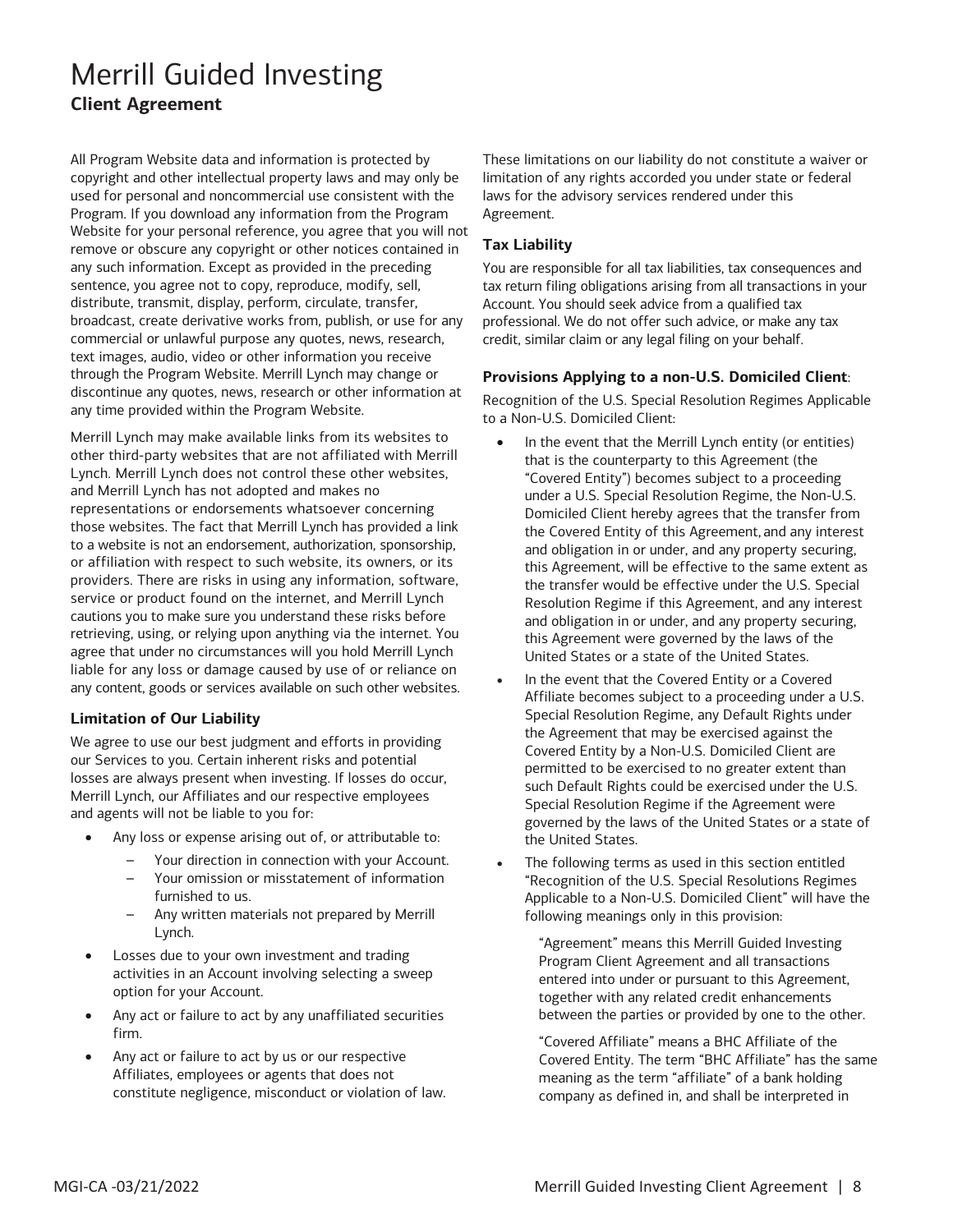accordance with, Section 2(k) of the Bank Holding Company Act, (12 U.S.C. 1841(k)).

 "Default Right" means the right of any party to transactions thereunder and other rights as defined in, terminate, cancel, or rescind the agreement or and shall be interpreted in accordance with, 12 C.F.R. §§ 252.81, 47.2 or 382.1, as applicable.

 "Non-U.S. Domiciled Client" means any client that is a domiciled in the United States or any of its states, company that is incorporated in or organized under company, the principal place of business of which is located in the United States, including any State; or party to this Agreement (as applicable) that does not meet any of these definitions: (i) an individual that is commonwealths, territories or possessions, including the District of Columbia (each a "State"); (ii) a the laws of the United States or any State; (iii) a (iv) a U.S. branch or agency of a foreign bank. accounter that is increased to the distance of the state in the state in the state in the state in the proposition of the state in the state in the state in the state in the state in the state in the state in the state in

"U.S. Special Resolution Regime" means each of (i) the Federal Deposit Insurance Act and the regulations promulgated thereunder and (ii) Title II of the Dodd-Frank Wall Street Reform and Consumer Protection Act and the regulations promulgated thereunder.

#### **Provisions Applying to Clients that are Family Wealth Management Vehicles under the Volcker Rule:**

 For clients that qualify as a "family wealth management vehicle" under the Volcker Rule implementing regulations (12 C.F.R.  $\S$  248.10(c)(17), the following provisions will apply:

- the Volcker Rule that is available for a client that is a lending services, including margin and secured lending services, to the FWMV client and to any of the owners of such client and to engage, where permitted, in principal transactions with the FWMV • We and our Affiliates will rely on the exception under "family wealth management vehicle" (a "FWMV client") in order to provide both Program Services and client.
- ownership documents and any subscription and offering documents for the FWMV client that may have been made available to you. Neither Merrill Lynch nor any of our Affiliates were involved in preparing those their accuracy or completeness. • If you are an owner of financial interests in a FWMV client enrolled in the Program, you should read the documents and we make no representation regarding
- of our Affiliates. • Any losses in a FWMV client will be borne solely by the FWMV client and any of its owners and not by us or any
- Neither we nor any of our Affiliates holds ownership interests in any FWMV client enrolled in the Program.
- • Any ownership interests held by you in a FWMV client enrolled in the Program are not insured by the FDIC, and are not deposits, obligations of, or endorsed or guaranteed in any way, by us, BANA, any of our Affiliates or any other Affiliate banking entity.
- • We and our Affiliates are prohibited under the Volcker Rule from purchasing low-quality assets from any FWMV client enrolled in the Program, except for certain riskless principal transactions.
- enrolled in the Program are set forth in this Agreement • The investment advisory services and other services that we and our Affiliates provide to a FWMV client and in the Brochure as well as in the underlying securities account agreement and related disclosures.

### 9. Arbitration.

This Agreement contains a pre-dispute arbitration clause. By signing an arbitration agreement, you and we agree as follows:

- • You and we are giving up the right to sue each other in court, including the right to a trial by jury, except as provided by the rules of the arbitration forum in which a claim is filed.
- • Arbitration awards are generally final and binding; a party's ability to have a court reverse or modify an arbitration award is very limited.
- • Your ability to obtain documents, witness statements and other discovery is generally more limited in arbitration than in court proceedings.
- The arbitrators do not have to explain the reason(s) for their decision or award unless, in an eligible case, a joint request for an explained decision has been submitted by all parties to the panel at least 20 days prior to the first scheduled hearing date.
- • The panel of arbitrators will typically include a minority of arbitrators who were or are affiliated with the securities industry.
- The rules of some arbitration forums may impose time limits for bringing a claim in arbitration. In some cases, a claim that is ineligible for arbitration may be brought in court.
- • The rules of the arbitration forum in which the claim is filed, and any amendments thereto, are incorporated into this Agreement.
- All controversies that may arise between you and us will be determined by arbitration. Such controversies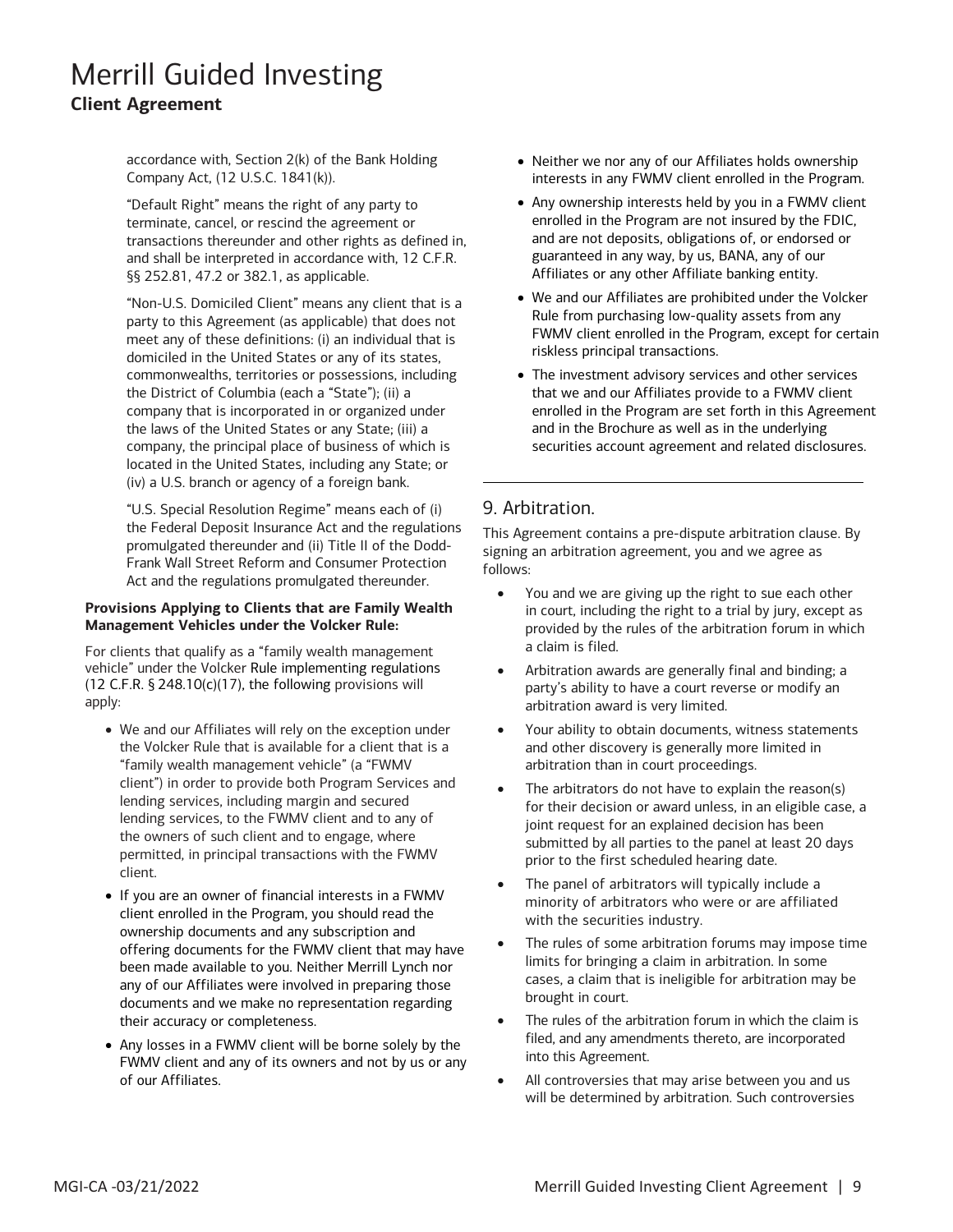construction, performance or breach of any Agreement to, on or subsequent to the date hereof. include, but are not limited to, those involving any transaction in any of your Accounts, or the between us, whether entered into or occurring prior

 the respective arbitration rules then in effect in FINRA or such exchange of which we are a member, but if you fail to make where you maintain your Account before the expiration of five days after receipt of a written request from us to make such election, then we may make such election. Any arbitration pursuant to this provision will be conducted only before the Financial Industry Regulatory Authority, Inc. (FINRA) or an arbitration facility provided by any other exchange of which we are a member, and in accordance with other exchange. You may elect in the first instance whether arbitration will be conducted before FINRA or another such election by registered letter addressed to us at the office

        court — state or federal — having jurisdiction. Neither you nor we may bring a putative or certified class action to arbitration, against any person who has initiated in court an alleged class action or who is a member of an alleged class who has not encompassed by the putative class action until: (i) the class certification is denied; (ii) the class is decertified; or (iii) the customer is excluded from the class by the court. Such forbearance to enforce an agreement to arbitrate will not Judgment upon the award of arbitrators may be entered in any nor seek to enforce any pre-dispute arbitration agreement opted out of the class with respect to any claims constitute a waiver of any rights under this Agreement except to the extent stated herein.

### 10. Your Acknowledgments & Representations.

You have various responsibilities under this Agreement and acknowledge, represent and/or warrant the following:

**1.** Scope of Agreement. Your investment advisory to us in connection with these Services, and does not have entered into with us or any Affiliate. Unless you and Agreement, including those accounts that may be included in certain other services; any advice that we may provide to services we provide under your brokerage account Agreement only, and not any prior agreements. Preliminary relationship with us is limited to the Services described in this Agreement and the Brochure and the assets you direct extend to any other arrangements or services that you may we agree in writing, we will not act as an investment adviser for any account that is not subject to this you with respect to such accounts will be incidental to the agreement. If you were previously or are currently enrolled in another Merrill Lynch investment advisory program and you enroll in this Program, this Account will be governed by this

discussions or recommendations before we enter into the Agreement with you are not intended as investment advice under the Investment Advisers Act and rules thereunder, and should not be relied on as such.

 enter into this Agreement, you have reached the age of valid and binding obligation on you. In addition, you are not subject to any legal, contractual or other restrictions **2. Power and Authority.** If you are an individual, you have the full power, unrestricted authority and capacity to majority, and agree this Agreement constitutes a legal, or limitations in buying or selling any specific assets from your Account, unless you have disclosed them in writing to us at the address provided in the "Notices" section.

 acting on behalf of the account owner or account holder (e.g., the trustee for a trust or custodian for an UTMA): The following representations apply if you are a fiduciary

- Your governing documents and/or applicable law authorize and permit all of the arrangements contemplated by this Agreement.
- • You have full power, authority and capacity to enter into this Agreement, and it constitutes a legal, valid and binding obligation on you.
- • You have full and unrestricted authority to delegate investment discretion to us or any other necessary party.
- Neither you nor your Accounts are subject to the Investment Company Act of 1940.
- any specific assets from your Account, unless you have disclosed them in writing. • You are not subject to any legal, contractual or other restrictions or limitations in buying or selling
- **3. Freedom from Encumbrances**. All assets held in your Retirement Account are free from any lien, charge or other encumbrance. For Accounts other than Retirement assets must remain so, unless your Account is not a Retirement Account, you notify us in advance in Accounts, all assets held in your Account are free from any lien, charge or other encumbrance excluding encumbrances in favor of us or our Affiliates. Such writing and we agree. In addition:
	- • The terms of this Agreement will prevail in the event of any conflict with your collateral arrangements, and you have disclosed the terms of this Agreement to any lender.
	- • We will not provide advice on or oversee any of your collateral arrangements.
	- must be held as collateral to secure your loan. There are no specific securities in your Account that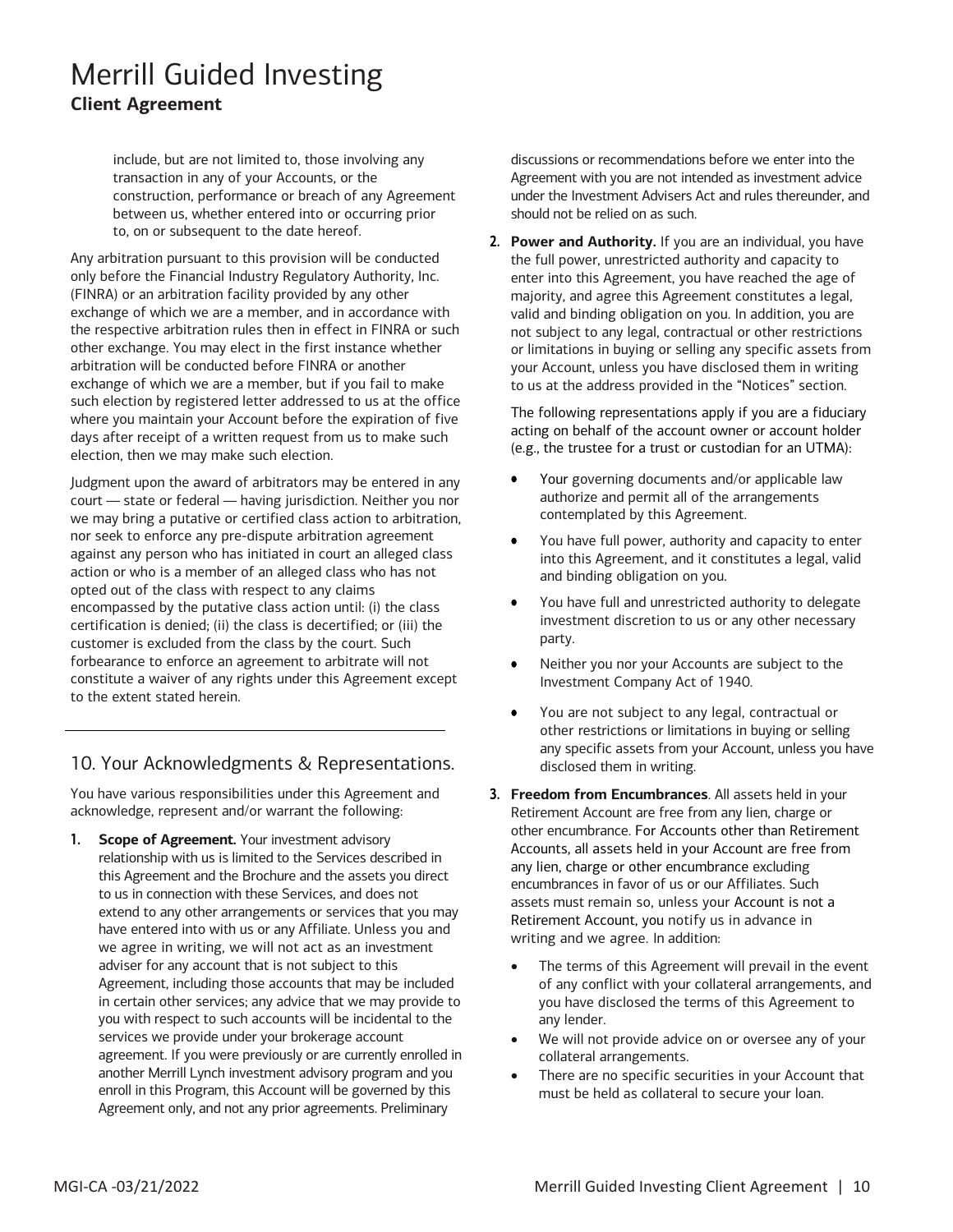- effects, including, but not limited to, the fact that the lending institution may require additional collateral or under your collateral arrangements as defined in the • Collateralizing your Account may have adverse liquidation of securities held in your Account to meet a call, as well as related tax consequences. You must promptly notify us of any default or similar event respective collateral arrangements.
- responsibility to adhere to any investment policy statement (IPS) or similar document that applies to you, and, to the extent the terms of the IPS conflict with an amended to incorporate by reference such investment or **4. Responsibility to Review and Monitor.** It is your investment or Strategy you select under the Program, by signing this Agreement the terms of the IPS are hereby Strategy. We have no responsibility to review, monitor, or adhere to such documents.
- **5. Your Provided Information.** The information you process and any updates you provide thereafter are accurate and complete. If there is more than one account holder, the information you provided to us reflects the views and circumstances of all owners on the Account. If account owner or account holder (e.g., the trustee for a trust or custodian for an UTMA), the information you provided to us reflects that these assets will be invested information either through the Program Website or by calling us at 877.444.0916. Merrill Lynch is requesting only and is not requesting and assessing all of your particular circumstances, such as your tax situation. You understand that the questions and information Merrill Lynch asks directly impacts the Target Asset Allocation and Strategy Merrill Lynch recommends for your Account and that if any of the questions are unclear or if you do not understand provided to us initially in connection with the profiling you are the fiduciary of the Account for the benefit of the for the benefit of such account owner or account holder. You must promptly notify us of any changes to this certain types of information specifically for your Account why the information is being sought, you can contact Merrill Lynch for additional information.
- **6. Online Advisory Program.** The Program is a Merrill Lynch online investment advisory program and Merrill Lynch, acting only as investment adviser and not a brokerdealer, is providing investment advice and recommendations to your Account based on information you provide relating only to that Account.
- **7. Electronic Relationship**. You will sign agreements for the Program electronically and agree to electronic delivery of all documents and communications related to your account in accordance with Section 2 of this Agreement and that any devices that are used for the Program meet the Hardware and Software Requirements, as described in

 the eCommunications Disclosure provided to you during online account opening.

- you and recommends a Target Asset Allocation and Strategy for your Account, but the process may not elicit the same information from you as a face-to-face interview the guidance of Merrill Lynch representatives and you are representative is for educational purposes only. You are solely responsible for enrolling in the Program and and Merrill Lynch and MAA are not responsible for your decisions. You should carefully consider whether your participation in the Program, and whether any Strategy you choose, is appropriate for your investment needs and goals. **8. Online Profiling Process.** The Online Profiling Process seeks to determine whether the Program is appropriate for would. The Online Profiling Process is completed without responsible for your responses, which determine your Target Asset Allocation and recommended Strategy. Any assistance you may have received from a Merrill Lynch selecting the Strategy we recommend for your Account,
- ("Profile") and any similar or related documents, and you understand that your Account and any investments held therein will be subject to the terms and conditions set **9. Program Documents.** You have received, read and understand the Agreement, the Brochure, brochure supplements, profiles for the Strategy you selected forth in such materials and documents.

 provide you with access to a prospectus, or other Relationship Summary on Form CRS and the Bank of All Account investments are subject to the fees, terms and risks disclosed in their offering materials. We will applicable offering materials, for each investment in your Account, as applicable, and you acknowledge that it is your responsibility to carefully review all prospectuses and offering materials provided. You also acknowledge that you have received a copy of the Merrill Lynch Client America Privacy Policy.

#### **10. Performance and Use of Hypothetical Projections.**

 projections available through the Program Website is anticipated recommended Target Asset Allocations over for each individual asset class in the recommended Target projections also incorporate contribution limits based on You understand that the presentation of hypothetical designed to provide you with a potential range of outcomes based on the recommended Target Asset Allocation and based on information provided by you as part of the enrollment process. The hypothetical projection is based on the amount invested, the time horizon parameters you define for your goal, the the time horizon you define, capital market assumptions Asset Allocation, assumptions for inflation, the Program Fee and other assumptions. For Retirement Accounts, the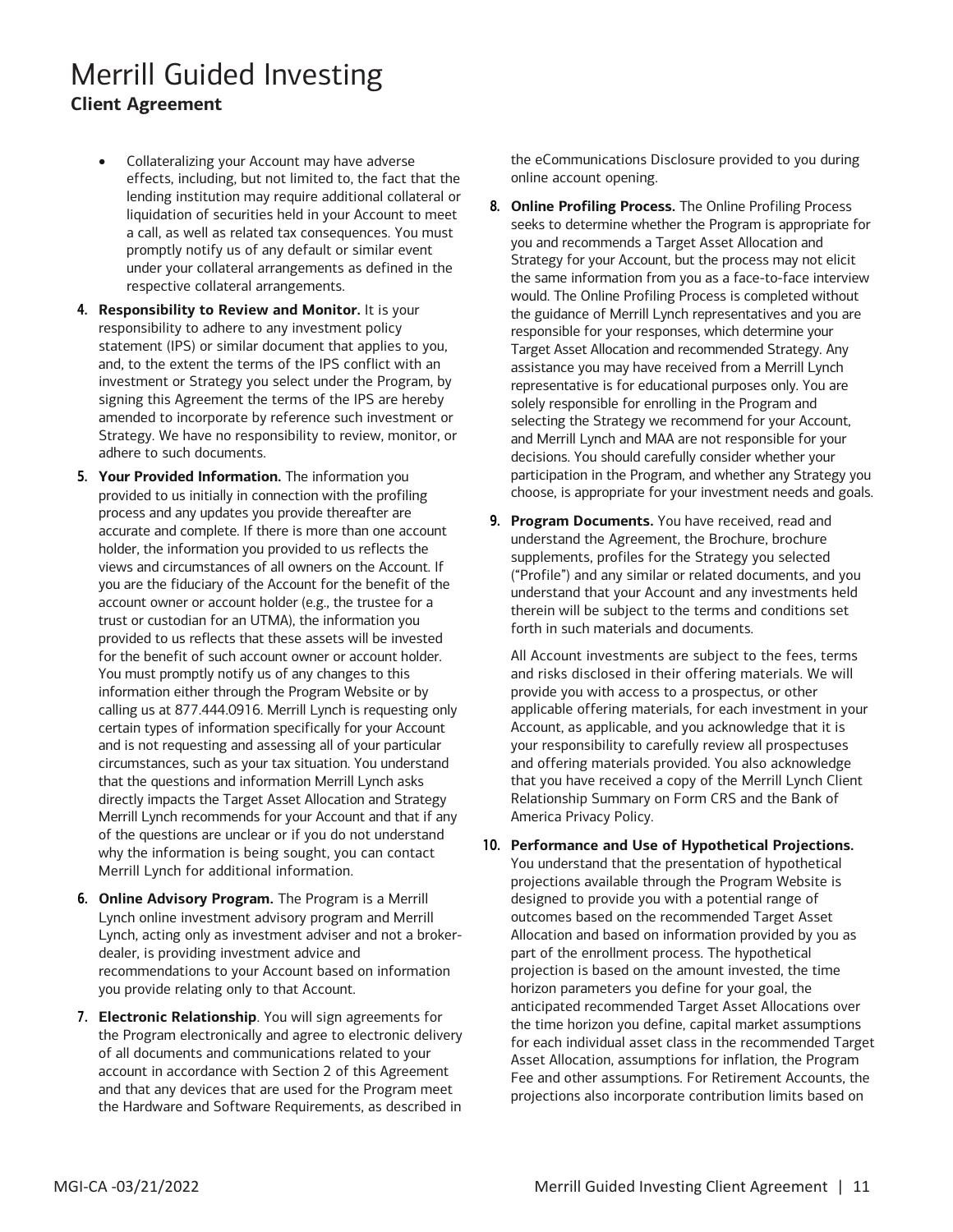distributions at retirement. The presentation of Funds used, or your Account and does not guarantee any do not include the impact of taxes in the calculations. You methodology, limitations and assumptions in more detail. your age; they also include a range of possible monthly projections is hypothetical in nature, and does not reflect actual performance of any Strategy, the constituent level of future performance. The hypothetical projections acknowledge that the presentation of hypothetical projections was accompanied by the "Hypothetical [Projections Tool"](https://oaui.fs.ml.com/Publish/Content/application/pdf/GWMOL/Merrill-Edge-Guided-Investing-Hypothetical-Projections-Drawdown.pdf) disclosure document which provides the

 achieve your Goal Target. You acknowledge that the presentation of Goal Target funding status was that the External Assets information is used to provide advice and manage your Account. You understand and If you identified a Goal Target through the Program Website, you understand that the Goal Target funding status uses hypothetical projections and does not constitute a guarantee by Merrill Lynch that you will accompanied by the "Goal Target Funding Status [Analysis"](https://oaui.fs.ml.com/Publish/Content/application/pdf/GWMOL/Merrill-Guided-Investing-GFS.pdf) disclosure document which provides the methodology, limitations and assumptions in more detail. If you align External Assets through the Program Website to your Account's goal with a Goal Target, you understand acknowledge that Merrill Lynch is not an investment adviser with respect to External Assets and will not advise you on External Assets.

- investment process and related risks. You understand that for investors seeking, among other things: i) to strike a converted to cash without experiencing a significant loss due to the lack of a ready market or incurring significant costs or penalties. The Brochure, the Portfolio Summary and the Strategy Profiles do not make or imply any guarantee about the attainment of the investment and return **11. Strategy.** You have read and understand the description of the recommended Strategy, including its objective, the Strategies available through the Program are designed balance between current income and growth (total return); and ii) securities holdings that can be readily objectives.
- and Services that describes the programs and services available as a client of Merrill Lynch. You have selected obtaining access to the set of Strategies offered in the 0.45%. You understand that the Strategies and other investment solutions that are the same as or similar to **12. Selection of the Program.** You acknowledge that you have been provided access to the Summary of Programs the Program based on your preferences and/or interest in Program and appropriate for your Account on an online and self-guided basis for asset based annual fee of the Strategies offered in the Program are available through other investment advisory programs or services

 (which may or may not be less than the Program Fee). sponsored by Merrill Lynch that involve the participation and advice and guidance of a Merrill representative, specifically, the Merrill Guided Investing with Advisor program and the Merrill Edge Advisory Account program, each for a program fee rate of 0.85% and the Merrill Lynch Investment Advisory Program for a negotiated fee

- your Account's assets in advance on a monthly basis as and Brochure. **13. Program Fee.** The Program Fee is an annualized assetbased fee of 0.45% that is calculated on and paid from described in greater detail in Section 5 of the Agreement
- **14. Conflicts of Interest.** Merrill Lynch and its Affiliates have certain conflicts of interest, as described in the Brochure or other disclosures, with respect to their activities relating to the Agreement, the Strategies and their constituent Funds made available to you through the Program and the cash sweep program relating to your Account.
- or dividends on that cash and that creates a conflict **15. Cash.** You understand and acknowledge that the Program Fee will be charged on any cash balance held in your Account even though you may not be earning any interest between you and Merrill Lynch. You further understand and acknowledge that interest and dividends may not be earned on cash for various reasons, including if you selected the no-sweep option.
- **16. Arbitration. You acknowledge and agree, in accordance with Section 9 on page 9 of the Merrill Lynch and its Affiliates that may arise out of Agreement, to arbitrate all controversies involving or relate to the Agreement.**